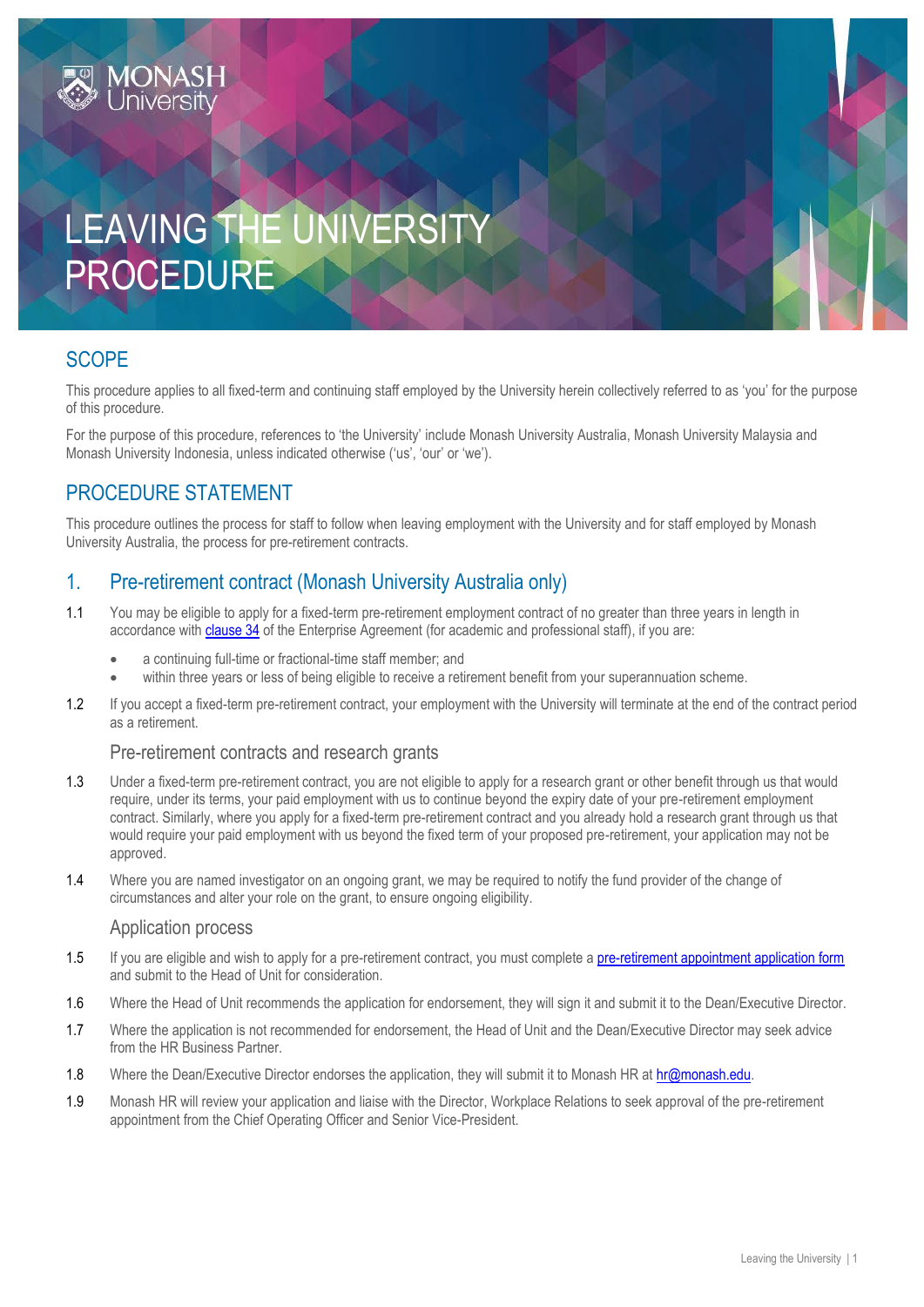## 2. Resignation and retirement process

- 2.1 To resign from your employment with the University (including resignation due to retirement), you should first notify your supervisor verbally of your decision.
- 2.2 If you are retiring, we encourage you to:
	- talk with your supervisor and seek relevant financial advice to make an informed decision about your retirement options. We are not able to offer personal financial advice;
	- for staff employed by Monash University Australia, contact your superannuation fund to discuss your retirement[. mailto:F](mailto:)or further information, refer t[o UniSuper](https://www.unisuper.com.au/) or contact the Monash HR. Superannuation Team a[t superannuation@monash.edu.](file:///C:/Users/kimq/Desktop/PowerDMS%20Migration/Resignation%20and%20Exiting%20the%20University/superannuation@monash.edu)

#### Monash University Australia

- 2.3 If you are moving to a new position within the University, you are not required to submit a Notice of Resignation. You should notify your supervisor of your new position and make exit arrangements, including the return of departmental property.
- 2.4 If you are retiring, you should not expect to be offered any further paid employment with us.
- 2.5 If you are employed on a performance-based contract, contact Remuneration and Senior Appointments, Monash HR for any additional resignation advice.
- 2.6 If you are resigning or retiring, you must provide notice in accordance with the tables below, by submitting a Notice of Resignation via 'Leaving Monash' in [ESS.](https://eservices.monash.edu.au/irj/portal)
- 2.7 The relevant notice periods for academic staff are as follows (or as otherwise stipulated in your contract of employment):

| Appointment type                                            | Notice period |
|-------------------------------------------------------------|---------------|
| Continuing appointments at levels B-E                       | 6 months      |
| Continuing appointment at level A                           | 1 month       |
| Fixed-term appointment of two years or more at levels B-E   | 3 months      |
| Fixed-term appointment of less than two years at levels B-E | month         |
| Fixed-term appointment at level A                           | 1 month       |

2.8 The relevant notice periods for professional and trades and services staff are as follows (or as otherwise stipulated in your contract of employment):

| Period of continuous service                | Notice period    |
|---------------------------------------------|------------------|
| Not more than 1 year                        | At least 1 week  |
| More than 1 year but not more than 3 years  | At least 2 weeks |
| More than 3 years but not more than 5 years | At least 3 weeks |
| More than 5 years                           | At least 4 weeks |

- 2.9 The notice period may be reduced or waived with prior approval of the relevant Dean or Executive Director.
- 2.10 If you intend to apply for annual leave during the notice period, you should discuss your request with your supervisor and include your annual leave dates when submitting your resignation in ESS.
- 2.11 If you intend to apply for long service leave during the notice period, you should discuss your request with your supervisor and apply using th[e Application for Leave and Special Leave form,](https://www.monash.edu/eforms-resources/frevvo-forms/hr/leave-request) in addition to submitting the Notice of Resignation.
- 2.12 For any annual or long service leave requests, after the Notice of Resignation has been submitted, you should apply via ESS or the [Application for Leave and Special Leave form,](https://www.monash.edu/eforms-resources/frevvo-forms/hr/leave-request) no later than two weeks before your final day at work.
- 2.13 Your supervisor will:
	- ensure whether any early release date has been approved by the relevant Dean or Executive Director;
	- acknowledge the Notice of Resignation:
	- consider any outstanding timesheets and/or leave requests for approval and submit to Monash HR; and
	- consult with the William Cooper Institute and Monash HR to ensure a culturally appropriate exit process for a departing Indigenous Australian staff member.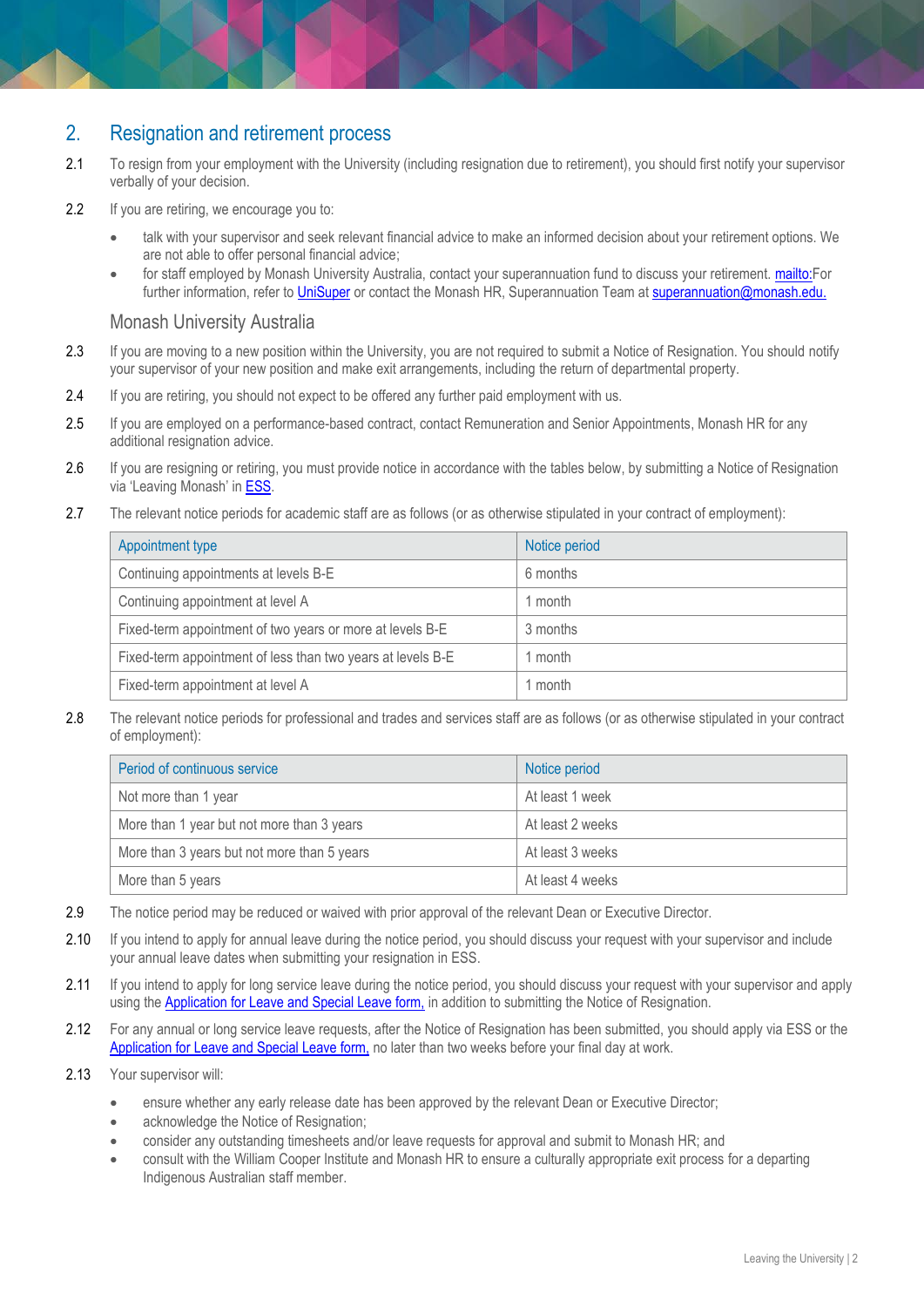- 2.14 Monash HR will:
	- confirm your resignation and provide information about your obligations prior to leaving the University;
	- reconcile any outstanding matters (such as, parental leave return to work or study support obligations) in relation to your employment; and
	- process your final pay.
- 2.15 For academic and professional staff, your final pay:
	- is subject to 2.14 above;
	- will include any payment in lieu of leave entitlements (if eligible) less any amounts that are withheld in accordance with [clause](https://www.monash.edu/current-enterprise-agreements/academic-professional-2019#26)  [26.4](https://www.monash.edu/current-enterprise-agreements/academic-professional-2019#26) of the Enterprise Agreement; and
	- will be paid within 14 days of your final day of employment, in accordance with [clause 26.6](https://www.monash.edu/current-enterprise-agreements/academic-professional-2019#26) of the Enterprise Agreement.
- 2.16 If you were appointed other than under the Monash University Enterprise Agreement (Academic and Professional Staff) 2019, Monash HR will reconcile any matters in accordance with 2.14 above and determine your final pay in accordance with your employment contract and/or the applicable Enterprise Agreement.

#### Monash University Malaysia

- 2.17 For continuing staff, your employment with the University will normally end when you reach the Malaysian retirement age of 60.
	- 2.17.1 Where your employment is not continued beyond the retirement age of 60, Monash HR Malaysia will notify you and issue a Confirmation of Retirement letter.
	- 2.17.2 Where your employment is to continue, Monash HR Malaysia will issue you a fixed-term contract, of up to two years.
- 2.18 For all other staff, if you are resigning, you must submit a resignation letter to your Head of Unit/School, in accordance with the table below (or as otherwise stipulated in your contract of employment).

| Staff type         | Notice period                                                               |
|--------------------|-----------------------------------------------------------------------------|
| Academic staff     | 4 months and subject to completion of teaching commitments for the semester |
| Professional staff | 2 months                                                                    |

- 2.19 The notice period may be reduced or waived with prior approval of the Head of Unit/School. Where the notice period is not served, you will be required to pay in lieu of notice.
- 2.20 Your Head of Unit/School will acknowledge and sign your resignation letter and submit to [Access MUM HR.](https://hrhelpdesk.monash.edu.my/)
- 2.21 Monash HR Malaysia will issue an Acceptance of Resignation letter to confirm your resignation.
- 2.22 If you intend to apply for annual or long service leave during the notice period, you should discuss this with your supervisor and apply for such leave in ESS, no later than four weeks before your final day at work.
- 2.23 Your final pay will be processed after your tax clearance.

#### Monash University Indonesia

- 2.24 If you are resigning, you must provide written notice of 30 days. Refer to the relevant [HR Business Partner fo](https://www.intranet.monash/hr/contact-us/hr-business-partners)r information on:
	- the resignation process:
	- waiving or reducing the notice period;
	- any requirements associated with taking annual leave during the notice period; and
	- any final pay obligations and processes.
- 2.25 For indefinite period employees, your employment with the University will normally end when you reach the Indonesian retirement age of 60. The relevant HR Business Partner will notify you of your upcoming retirement and issue a Confirmation of Retirement letter.

## 3. End of fixed-term contract (including pre-retirement contract)

#### Monash University Australia

- 3.1 Monash HR will notify you whether the University intends to renew or not renew your employment, upon the expiry date of your fixedterm contract and in accordance with the period of notice outlined in the relevant Enterprise Agreement or your employment contract.
	- 3.1.1 Where the University intends not to renew your employment beyond the expiry date of your fixed-term contract, you are not required to complete a Notice of Resignation.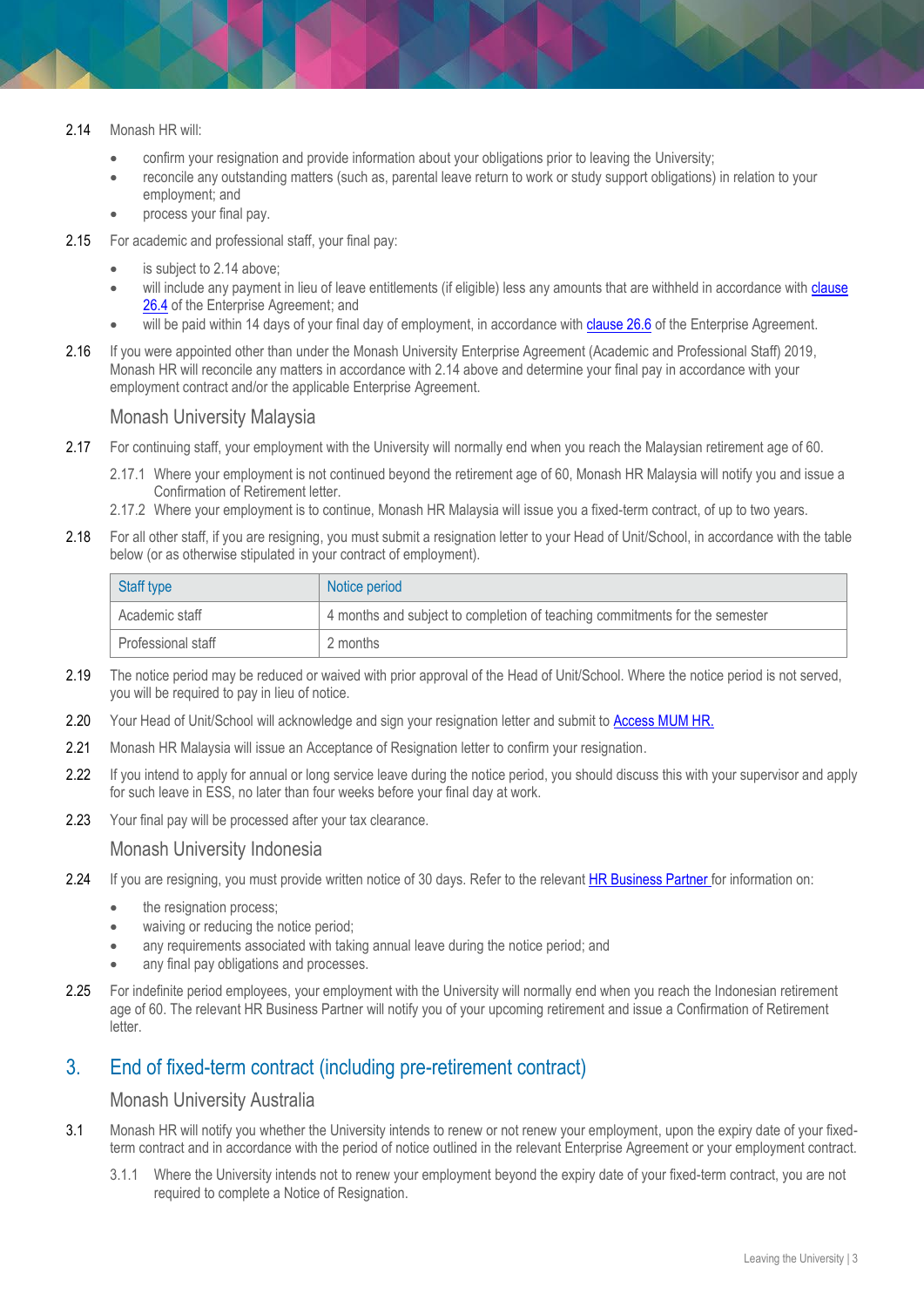- 3.2 Where you have made the decision to depart employment on your contract expiry date, Monash HR or your supervisor will contact you to confirm your decision to depart and the circumstances surrounding your departure. You are not required to complete a Notice of Resignation.
- 3.3 Where you are employed on a pre-retirement contract, your employment with the University will end at the conclusion of this contract.
- 3.4 At the conclusion of a fixed-term contract, Monash HR will:
	- confirm exit arrangements and obligations via email; and
	- process your final pay in accordance with 2.15 to 2.16 above.

#### Monash University Malaysia

- 3.5 Monash HR Malaysia will notify you whether the University intends to renew or not renew your employment, before the expiry date of your fixed-term contract.
	- 3.5.1 Where the University intends not to renew your employment beyond the expiry date of your fixed-term contract, you are not required to submit a Resignation letter.
- 3.6 Where you have made the decision to depart employment on your contract expiry date, you are not required to submit a Resignation letter. Monash HR Malaysia will send you a Notice of Expiry of Offer of Employment letter to confirm your departure.

#### Monash University Indonesia

- 3.7 If you are a definite period employee, Monash HR will notify you whether the University intends to renew or not renew your employment upon the expiry date of your contract and in accordance with the prevailing Indonesian laws and regulations.
- 3.8 Where you have made the decision to depart employment on your contract expiry date and for all other advice related to the end of your definite contract, refer to the relevant [HR Business Partner.](https://www.intranet.monash/hr/contact-us/hr-business-partners)

### 4. Other departures

- 4.1 For redundancy and disciplinary related departures, refer to th[e Redundancy and Redeployment procedure](https://publicpolicydms.monash.edu/Monash/documents/1935728) or th[e Disciplinary](https://publicpolicydms.monash.edu/Monash/documents/1935674)  [Matters procedure](https://publicpolicydms.monash.edu/Monash/documents/1935674) or equivalent local process.
- 4.2 For all other departures, contact Monash HR for further advice.

## 5. Exit administration

#### Return of University property

- 5.1 You and your supervisor should use th[e Exit Checklist](http://www.intranet.monash/hr/tools-and-resources/manager-resources/leaving-monash/Exit-Checklist.doc) or equivalent local process to prepare for your exit from the University.
- 5.2 You must return all University property (including, but not limited to, laptops, credit cards and mobile phones).
- 5.3 Your supervisor will liaise with Monash HR regarding any outstanding matters (such as parental leave return to work, or study support obligations).
- 5.4 Your final pay may not be fully processed until the matters identified in clause 5.2 and 5.3 have been resolved.

#### Exit questionnaire

- 5.5 The exit questionnaire provides you with an opportunity to give feedback about your reasons for leaving employment with the University and to help us improve the experience of working at the University.
- 5.6 If you are employed by Monash University Australia or Monash University Malaysia, and you resign, retire or decide to depart employment on your contract expiry date, you will receive an invitation to complete a staff exit questionnaire (online).
	- 5.6.1 A face-to-face exit interview with the relevant HR Business Partner (or another trained Monash HR representative) can also be requested, by contacting Access HR on 9902 0400 or [Access MUM HR.](https://hrhelpdesk.monash.edu.my/)
	- 5.6.2 Indigenous Australian staff will be offered an exit interview conducted by the William Cooper Institute and the relevant HR Business Partner.
- 5.7 If you are employed by Monash University Indonesia please refer to the relevant HR Business Partner for an exit questionnaire or a face-to-face exit interview.
- 5.8 Information collected through the exit questionnaire will be handled in accordance with the [Employee Data Protection and Privacy](https://www.monash.edu/__data/assets/pdf_file/0008/1595267/Employee-Data-Protection-and-Privacy-Collection-Statement-June.pdf)  [Collection Statement](https://www.monash.edu/__data/assets/pdf_file/0008/1595267/Employee-Data-Protection-and-Privacy-Collection-Statement-June.pdf) and the [Data Protection and Privacy Procedure.](https://publicpolicydms.monash.edu/Monash/documents/1909233)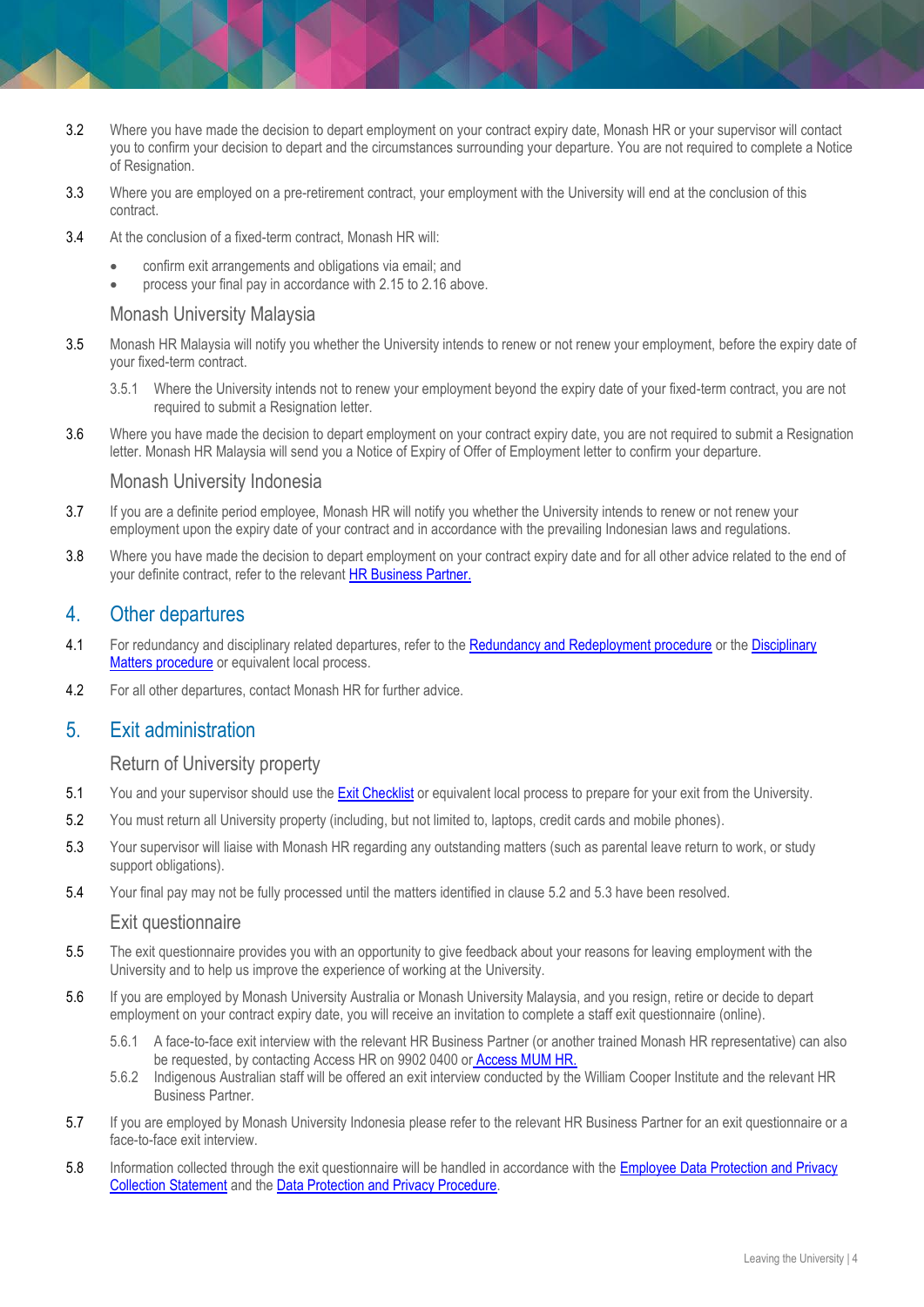## Support

- 5.9 We recognise that departing the University may be a challenging and uncertain time.
- 5.10 If you require support whilst navigating the exit process, the **Employee Assistance Program (EAP)** is available to you. The Employee Assistance Program (EAP), is a free professional counselling service available to all staff members employed by the University and their immediate family members. You can arrange to speak with a counsellor over the phone or make an appointment to see a consultant for a face-to-face session. An after-hours messaging service operates at all other times.
- 5.11 For further information on additional support services, refer to the Mental Health [Policy](https://publicpolicydms.monash.edu/Monash/documents/1942902) an[d Procedure.](https://publicpolicydms.monash.edu/Monash/documents/1942903)
- 5.12 If you are employed by Monash University Malaysia, refer to the Wellbeing@Monash website.

## 6. Breach of procedure

6.1 The University treats any breach of policies or procedures seriously. The University encourages reporting of concerns about noncompliance and manages compliance in accordance with the applicabl[e Enterprise Agreement,](https://www.monash.edu/current-enterprise-agreements) relevant instrument of appointment and/or applicable contract terms. A failure to comply with policies, procedures and schedules may result in action by the University. Such action may include disciplinary and other action up to and including potential termination of employment for employees and cessation of other engagements for other persons.

## **DEFINITIONS**

| Continuous service                    | For staff employed by Monash University Australia, refer to:                                                                                                                                                                                                                                                                                                                                                                                                                                                                                                                                                                                                                                                                                                                                                                                                                                                                                                                                                                                                                 |
|---------------------------------------|------------------------------------------------------------------------------------------------------------------------------------------------------------------------------------------------------------------------------------------------------------------------------------------------------------------------------------------------------------------------------------------------------------------------------------------------------------------------------------------------------------------------------------------------------------------------------------------------------------------------------------------------------------------------------------------------------------------------------------------------------------------------------------------------------------------------------------------------------------------------------------------------------------------------------------------------------------------------------------------------------------------------------------------------------------------------------|
|                                       | Clauses 3.2, 17.3, 19.11, 21.4, 22.7.4, 38.3, 38.6-38.7, 40.5(e), 42.2-42.5, 42.10, 61.9, and 68.2-<br>68.6; Schedule 4 - clauses 1.7 and 2.3 of the Monash University Enterprise Agreement (Academic<br>and Professional Staff) 2019                                                                                                                                                                                                                                                                                                                                                                                                                                                                                                                                                                                                                                                                                                                                                                                                                                        |
|                                       | Clauses 3 and 18.7.1-18.7.2, 26.7, and 50.5; Schedule 3 - clause (e); Schedule 4; Schedule 6 -<br>$\bullet$<br>clause 2.5 of the Monash University Enterprise Agreement (Trades and Services Staff - Building<br>and Metal Trades Staff) 2009                                                                                                                                                                                                                                                                                                                                                                                                                                                                                                                                                                                                                                                                                                                                                                                                                                |
|                                       | Clauses 3, 18.8, 21.6, 41.4, and 61.5; Schedule 4 - clauses 1.2-1.3 of the Monash University<br>Enterprise Agreement (Trades and Services Staff - Catering and Retail, Cleaning and Caretaking,<br>and Miscellaneous Services Staff) 2005                                                                                                                                                                                                                                                                                                                                                                                                                                                                                                                                                                                                                                                                                                                                                                                                                                    |
| <b>Dean or Executive Director</b>     | The Dean of the Faculty or Executive Director or nominee in any case where the Dean or Executive<br>Director has formally nominated a person to act as their nominee for the purpose.                                                                                                                                                                                                                                                                                                                                                                                                                                                                                                                                                                                                                                                                                                                                                                                                                                                                                        |
| <b>Definite Period Employee</b>       | Is an employee who is employed by Monash University Indonesia for a definite period of time to perform<br>certain types of work that are temporary in nature.                                                                                                                                                                                                                                                                                                                                                                                                                                                                                                                                                                                                                                                                                                                                                                                                                                                                                                                |
| <b>Employee Self Service</b><br>(ESS) | The online Employee Self Service system which provides staff with easy and private access to personal<br>and current employment information held by the University.                                                                                                                                                                                                                                                                                                                                                                                                                                                                                                                                                                                                                                                                                                                                                                                                                                                                                                          |
| <b>Enterprise Agreement</b>           | For staff employed by Monash University Australia, the Enterprise Agreement means the Monash<br>University Enterprise Agreement (Academic and Professional Staff) 2019 or the Monash University<br>Enterprise Agreement (Trades and Services Staff - Building and Metal Trades Staff) 2009 or the Monash<br>University Enterprise Agreement (Trades and Services Staff - Catering and Retail, Cleaning and<br>Caretaking, and Miscellaneous Services Staff) 2005 as applicable to the staff member. Clauses relating to<br>this procedure include:<br>Monash University Enterprise Agreement (Academic and Professional Staff) 2019<br>Clause 16.4.5 - Pre-Retirement Contract<br>$\bullet$<br>Clause 18 - Annualised Hours Employment<br>$\bullet$<br>Clause 26 - Payment of Salaries and Deductions<br>$\bullet$<br>Clause 34 - Pre-retirement<br>$\bullet$<br>Clause 57 - Termination of Employment on the Grounds of III-health<br>$\bullet$<br>Clause 40.4 - Annual leave payment in lieu<br>$\bullet$<br>Clause 42.9 - Long service leave payment in lieu<br>$\bullet$ |
|                                       | Clause 46.4 Payment in lieu of accrued paid time off<br>$\bullet$                                                                                                                                                                                                                                                                                                                                                                                                                                                                                                                                                                                                                                                                                                                                                                                                                                                                                                                                                                                                            |
|                                       | Monash University Enterprise Agreement (Trades & Services Staff- Building & Metal Trades Staff) 2009                                                                                                                                                                                                                                                                                                                                                                                                                                                                                                                                                                                                                                                                                                                                                                                                                                                                                                                                                                         |
|                                       | Clause 16 - Fractional Appointment Scheme for Retirement Planning Purposes<br>$\bullet$                                                                                                                                                                                                                                                                                                                                                                                                                                                                                                                                                                                                                                                                                                                                                                                                                                                                                                                                                                                      |
|                                       | Clause 18.3.3 - Pre-Retirement Contract<br>$\bullet$<br>Clause 29 - Payment of Salaries and Deductions                                                                                                                                                                                                                                                                                                                                                                                                                                                                                                                                                                                                                                                                                                                                                                                                                                                                                                                                                                       |
|                                       | $\bullet$                                                                                                                                                                                                                                                                                                                                                                                                                                                                                                                                                                                                                                                                                                                                                                                                                                                                                                                                                                                                                                                                    |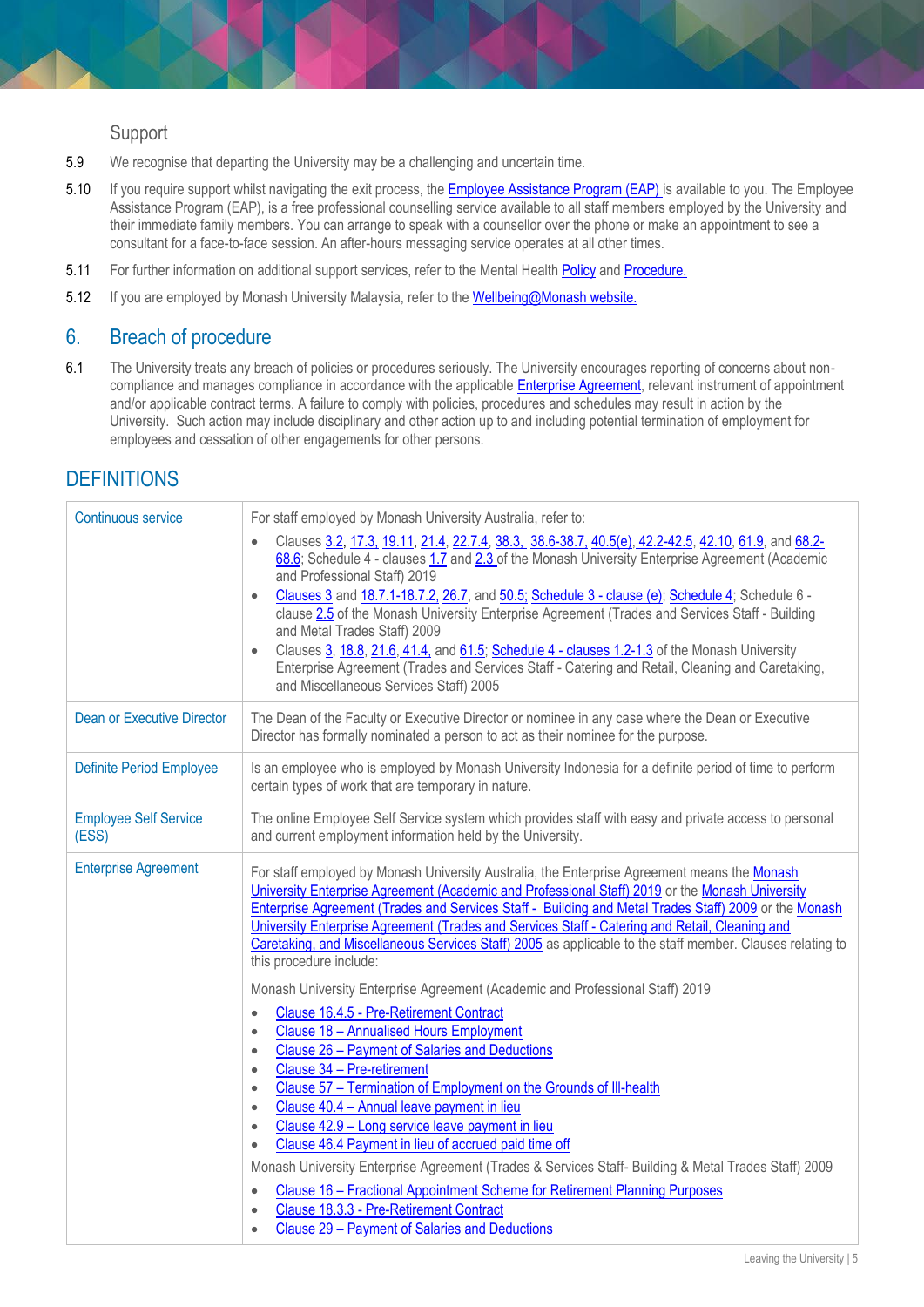|                                   | Monash University Enterprise Agreement (Trades and Services Staff - Catering and Retail, Cleaning<br>and Caretaking, and Miscellaneous Services Staff) 2005                                                                                                                                                                                                                                                                                                                                                                     |
|-----------------------------------|---------------------------------------------------------------------------------------------------------------------------------------------------------------------------------------------------------------------------------------------------------------------------------------------------------------------------------------------------------------------------------------------------------------------------------------------------------------------------------------------------------------------------------|
|                                   | Clause 16 - Fractional Appointment Scheme for Retirement Planning Purposes<br>$\bullet$<br>Clause 29 - Payment of Salaries and Deductions<br>$\bullet$                                                                                                                                                                                                                                                                                                                                                                          |
| <b>Equivalent local process</b>   | Refers to the relevant business rules or processes that apply at campuses, other than Monash University<br>Australia.                                                                                                                                                                                                                                                                                                                                                                                                           |
| <b>Head of Unit</b>               | Monash University Australia: means the head of an academic or organisational work unit, for<br>$\bullet$<br>example, Head of School, Head of Department or where applicable, a person acting as their<br>nominee: or<br>Monash University Malaysia: means the head of a central unit.<br>$\bullet$                                                                                                                                                                                                                              |
| <b>HR Business Partner</b>        | A member of the Monash HR community who provides strategic advice and solutions for a particular<br>client group.                                                                                                                                                                                                                                                                                                                                                                                                               |
| <b>Indefinite Period Employee</b> | Indefinite Period Employee is an employee who is employed by Monash University Indonesia for an<br>indefinite period.                                                                                                                                                                                                                                                                                                                                                                                                           |
| Pre-retirement contract           | Refers to a fixed-term contract of employment entered into by the University with a staff member<br>employed by Monash University Australia, under the applicable pre-retirement provisions of the Monash<br>University Enterprise Agreement (Academic and Professional Staff) 2019 or the Monash University<br>Enterprise Agreement (Trades and Services Staff - Building and Metal Trades Staff) 2009. A pre-<br>retirement contract leads to the retirement of the staff member from paid employment with the<br>University. |
| Supervisor                        | The person who is responsible for the supervision of staff and in most cases, this will be the immediate<br>line manager.                                                                                                                                                                                                                                                                                                                                                                                                       |

## **GOVERNANCE**

| Parent policy                | <b>Employment conditions</b>                                                                                                                                                                                                                                                                                                                              |
|------------------------------|-----------------------------------------------------------------------------------------------------------------------------------------------------------------------------------------------------------------------------------------------------------------------------------------------------------------------------------------------------------|
| <b>Supporting procedures</b> | N/A                                                                                                                                                                                                                                                                                                                                                       |
| <b>Supporting schedules</b>  | N/A                                                                                                                                                                                                                                                                                                                                                       |
| Associated procedures        | <b>Employee Assistance</b><br>$\bullet$<br>Superannuation<br>$\bullet$<br><b>Redundancy and Redeployment</b><br>٠<br><b>Disciplinary Matters</b><br>$\bullet$<br>Advancing Indigenous Employment (forthcoming)<br>٠<br><b>Procedure forms</b><br><b>Exit Checklist</b><br>'Leaving Monash' in <b>ESS</b><br>$\bullet$<br>Pre-retirement form<br>$\bullet$ |
| <b>Related legislation</b>   | <b>Privacy and Data Protection Act 2014 (Vic)</b><br>$\bullet$<br>Malaysia: Personal Data Protection Act 1994 (Act 709)<br>$\bullet$<br>Malaysia: Employment Act 1955 (Act 265)                                                                                                                                                                           |
| Category                     | Operational                                                                                                                                                                                                                                                                                                                                               |
| Approval                     | Chief Operating Officer - 26 November 2021                                                                                                                                                                                                                                                                                                                |
| Endorsement                  | Chief Human Resources Officer - 22 November 2021                                                                                                                                                                                                                                                                                                          |
| Procedure owner              | Director, Workplace Relations                                                                                                                                                                                                                                                                                                                             |
| Date effective               | 27 November 2021                                                                                                                                                                                                                                                                                                                                          |